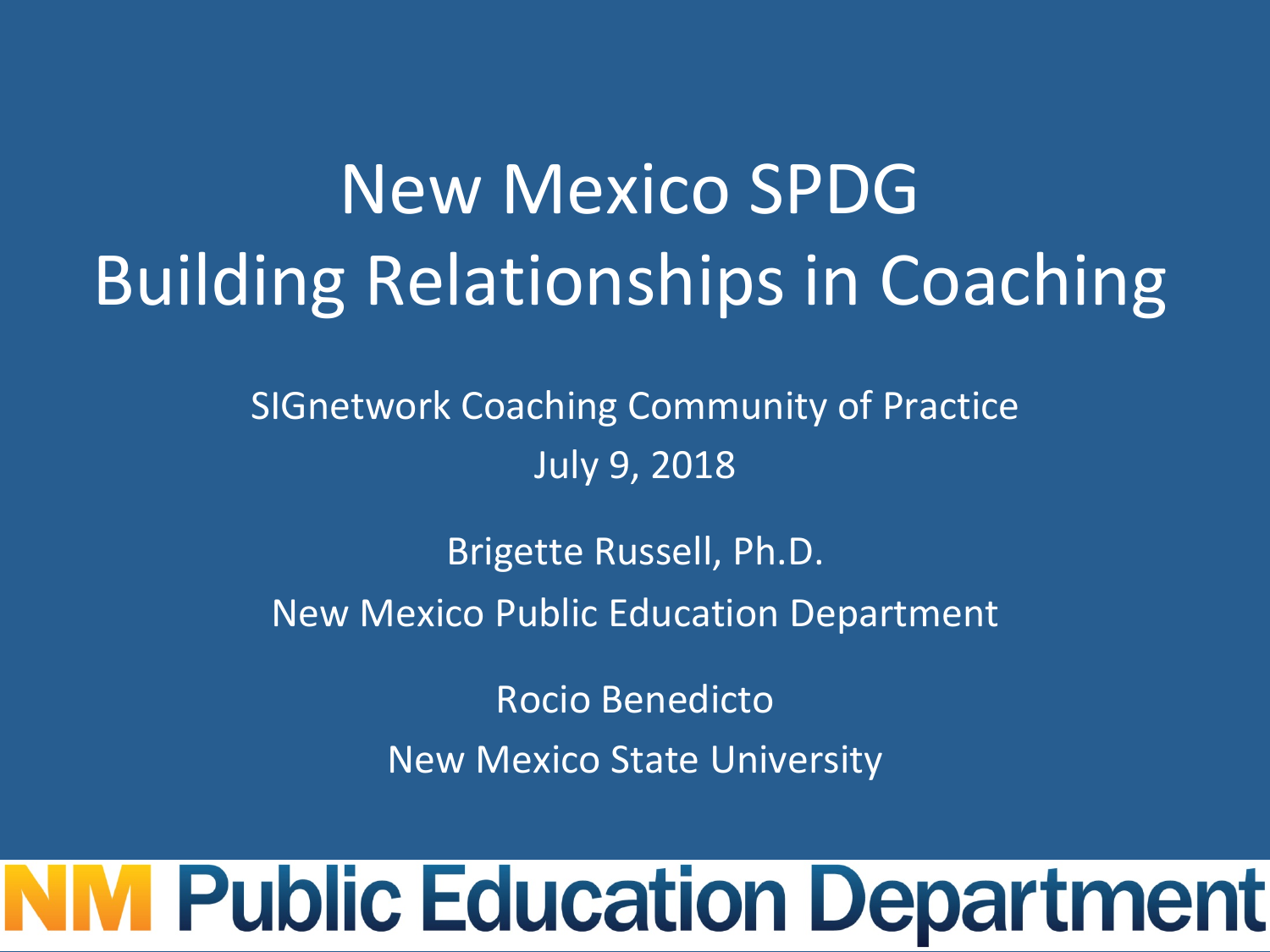#### Webinar Plan & Objectives

- Overview of NM SPDG
	- NM SPDG: Results Driven Accountability (RDA)
	- RDA Coaching Model
- Building Relationships in Coaching
	- Ensuring capacity to be coaches
	- Most important criteria for coaches
	- How coaching model drives selection of coaches
	- Matching coaches with the teams
	- Coach training topics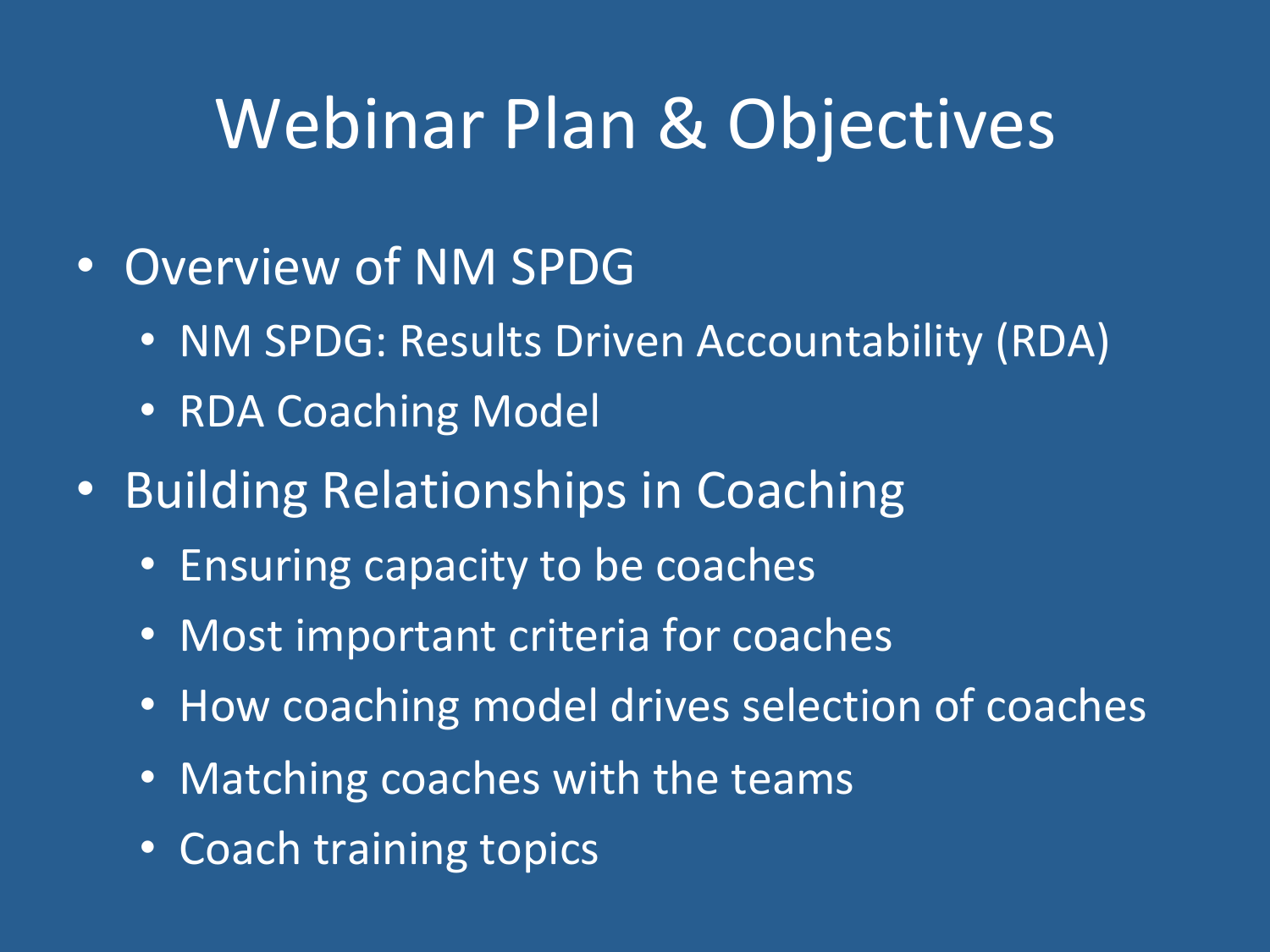#### New Mexico's SPDG: Results Driven Accountability (RDA)

- State Systemic Improvement Plan (SSIP)
	- Indicator: SWD K-3 reading proficiency
- SPDG awarded 2012, 2017
- 80 low-performing schools in 44 districts
- Services
	- $-$  PD, coaching, TA
	- Aligned to 6 RDA focus categories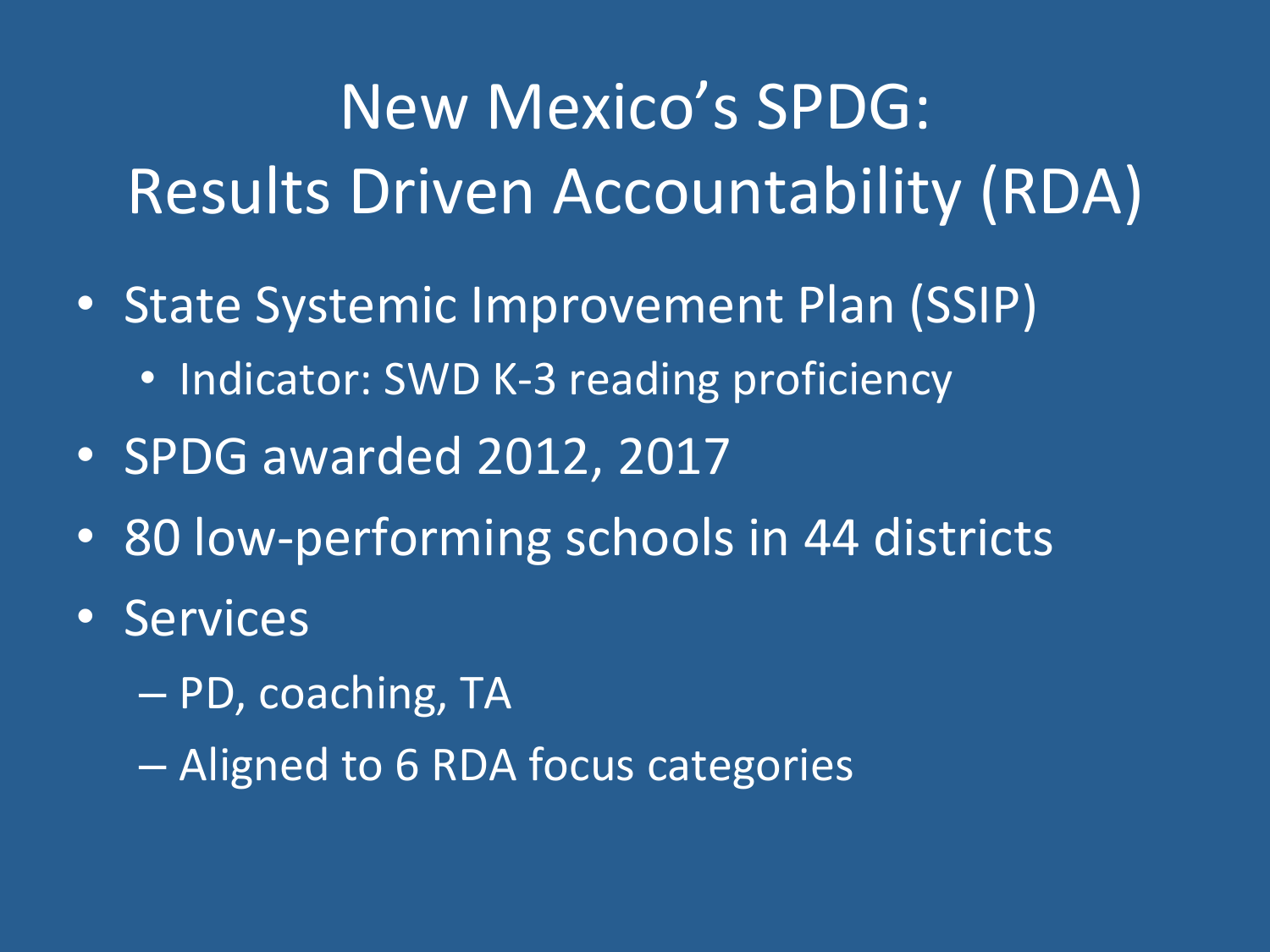#### **RDA Focus Categories** for School Improvement

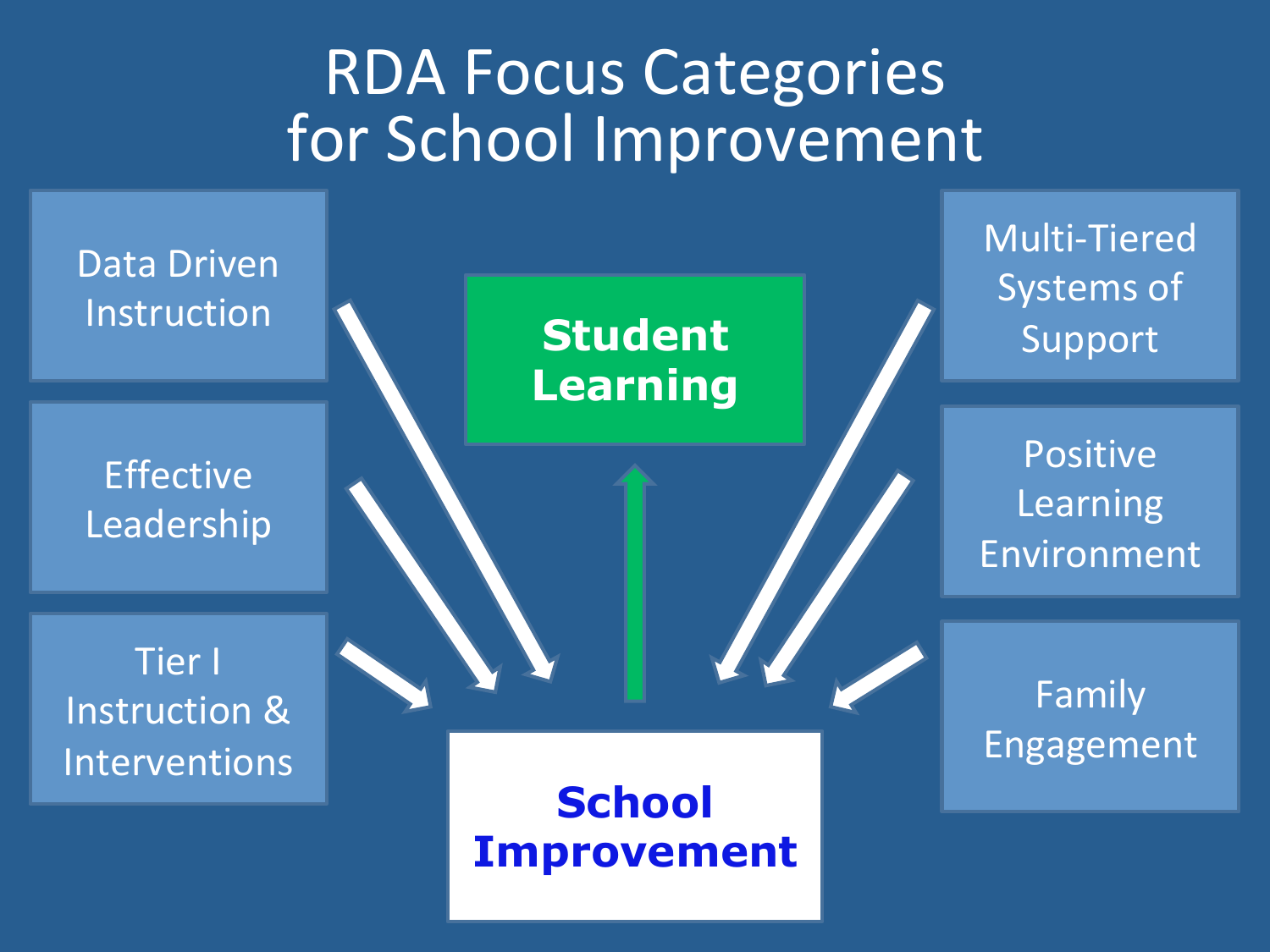#### RDA Site Visit Rubric

| <b>Data Driven Instruction</b>                                                                                                                                                                                      | 1 - Opportunities for Improvement                                                                                                                                                                          | 2 - Elements in Place                                                                                                                                                                                                                                                       | 3 - Full Implementation                                                                                                                                                                                                                                                                       | <b>Scores</b> |
|---------------------------------------------------------------------------------------------------------------------------------------------------------------------------------------------------------------------|------------------------------------------------------------------------------------------------------------------------------------------------------------------------------------------------------------|-----------------------------------------------------------------------------------------------------------------------------------------------------------------------------------------------------------------------------------------------------------------------------|-----------------------------------------------------------------------------------------------------------------------------------------------------------------------------------------------------------------------------------------------------------------------------------------------|---------------|
| DD1) Common interim assessments aligned<br>to the Common Core State Standards are in<br>place at each grade level, are administered<br>at least three times per year, and are used<br>as universal screening tools. | NMCCSS aligned common interim<br>assessments are not in place.                                                                                                                                             | NMCCSS aligned common interim assessments<br>are in place at some grade levels or are<br>administered less than three times per year or<br>are not used as universal screening tools.                                                                                       | NMCCSS aligned common interim<br>assessments are in place at each grade<br>level are administered at least three times<br>per year and are used as universal screening<br>ltools.                                                                                                             |               |
| DD2) Leaders conduct analysis meetings<br>with each teacher following interim<br>assessments.                                                                                                                       | Leaders do not conduct data analysis<br>meetings based on interim assessments<br>within two weeks of interim assessment<br>administration.                                                                 | Leaders conduct data analysis meetings with<br>some teachers within two weeks of at least one<br>interim assessment.                                                                                                                                                        | Leaders conduct data analysis meetings<br>with each teacher, using their individual<br>data, within two weeks of interim<br>assessment administration.                                                                                                                                        |               |
| DD3) Teachers complete test-in-hand (item)<br>analysis of interim assessments.                                                                                                                                      | Teachers do not complete test-in-hand<br>(item) analysis of at least one interim<br>assessment within two weeks of<br>administration or do not correlate the test<br>items to Common Core State Standards. | Teachers complete test-in-hand (item) analysis of Teachers complete test-in-hand (item)<br>at least one interim assessment, considering the<br>achievement of each student on the standards<br>assessed by each question within two weeks of<br>lassessment administration. | analysis of each interim assessment,<br>considering the achievement of each student<br>on the standards assessed by each question<br>within two weeks of assessment<br>administration.                                                                                                        |               |
| DD4) Teachers write detailed action plans to Teachers do not complete test-in-hand<br>address insights from deep analysis of<br>student assessment results.                                                         | analysis of interim assessments or do not<br>write action plans after at least one<br>analysis of interim assessment data<br>within two weeks of assessment<br>administration.                             | Teachers write new action plans after at least<br>one test-in hand analysis of interim assessment<br>data with action steps to address insights from<br>analysis of student assessment results within two<br>weeks of assessment administration.                            | Teachers write new action plans after each<br>test-in hand analysis of interim assessment<br>data with specific and accomplishable<br>action steps and timelines to address<br>insights from deep analysis of student<br>assessment results within two weeks of<br>assessment administration. |               |
| DD5) The frequency, duration, and<br>instructional group size for interventions are $ $ group size of students do not differ, or<br>based on data.                                                                  | The frequency, duration and instructional<br>the students are grouped by overall<br>achievement or ability, or groupings are<br>not based on data.                                                         | Students with more significant learning needs<br>are provided more small group time, a smaller<br>group, or more frequent small group times.<br>Students are grouped based on data that is not<br>tied to a specific standard.                                              | Students with more significant learning<br>needs are provided more small group time, a<br>smaller group, or more frequent small group<br>times. Students are grouped based on<br>specific learning needs tied to the<br><b>Common Core State Standards.</b>                                   |               |
|                                                                                                                                                                                                                     |                                                                                                                                                                                                            |                                                                                                                                                                                                                                                                             | Total score<br>Average score for section                                                                                                                                                                                                                                                      |               |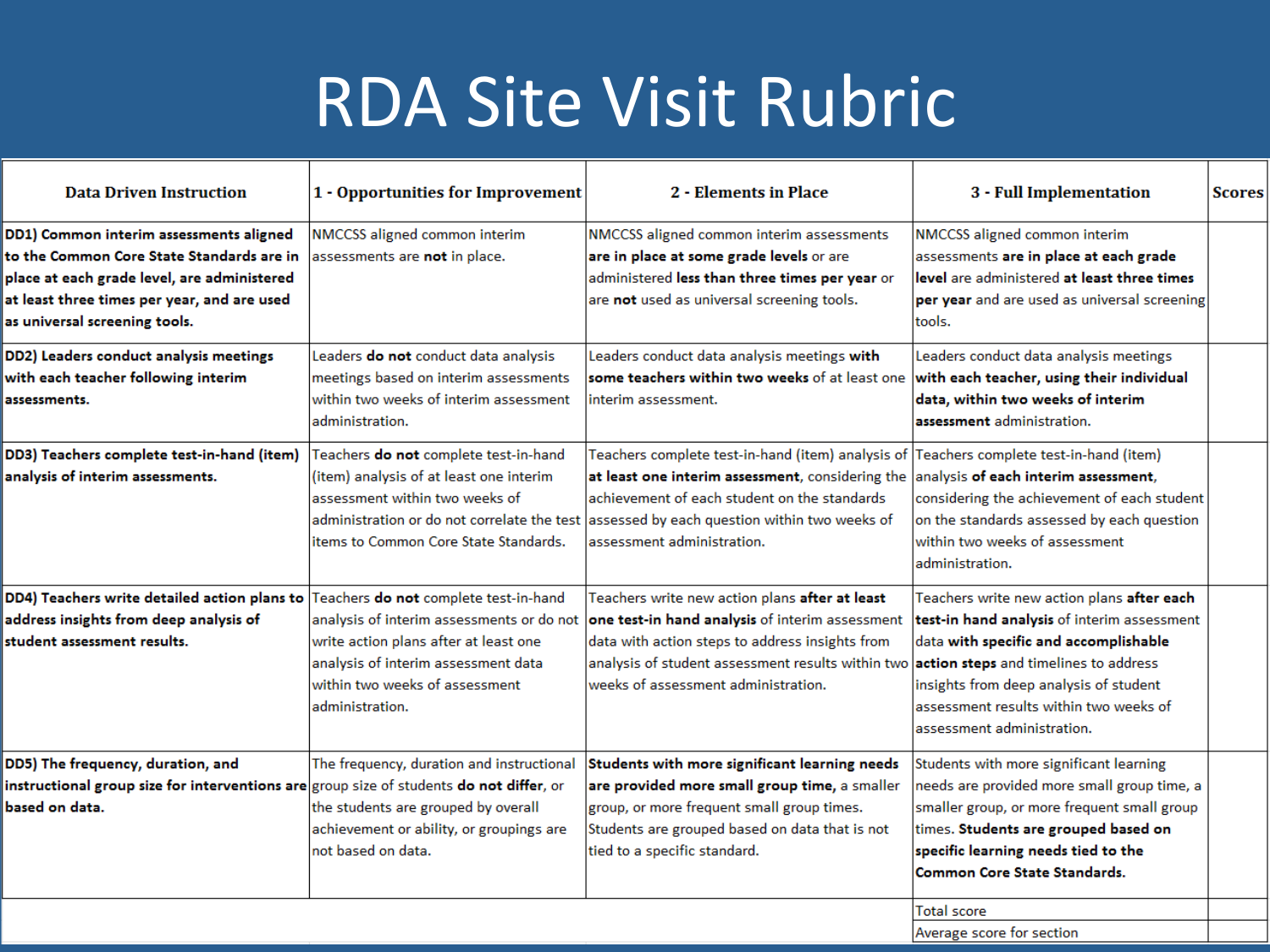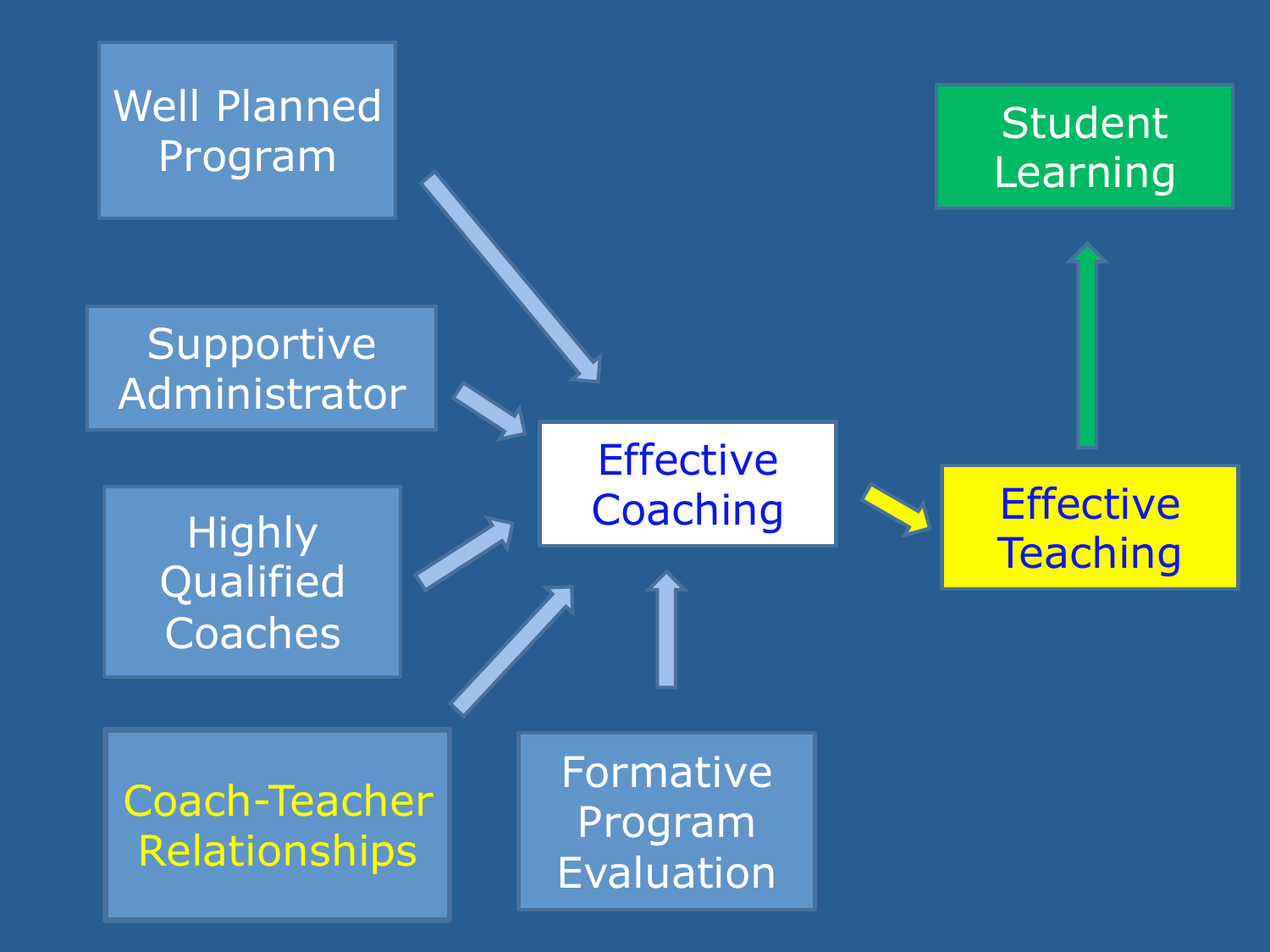### **NMSU Collaborating for Outstanding** Readiness in Education (CORE)

- NMSU CORE provides all **RDA** coaching
- Trust, Collaboration, Capacity Building **Coaching Model**

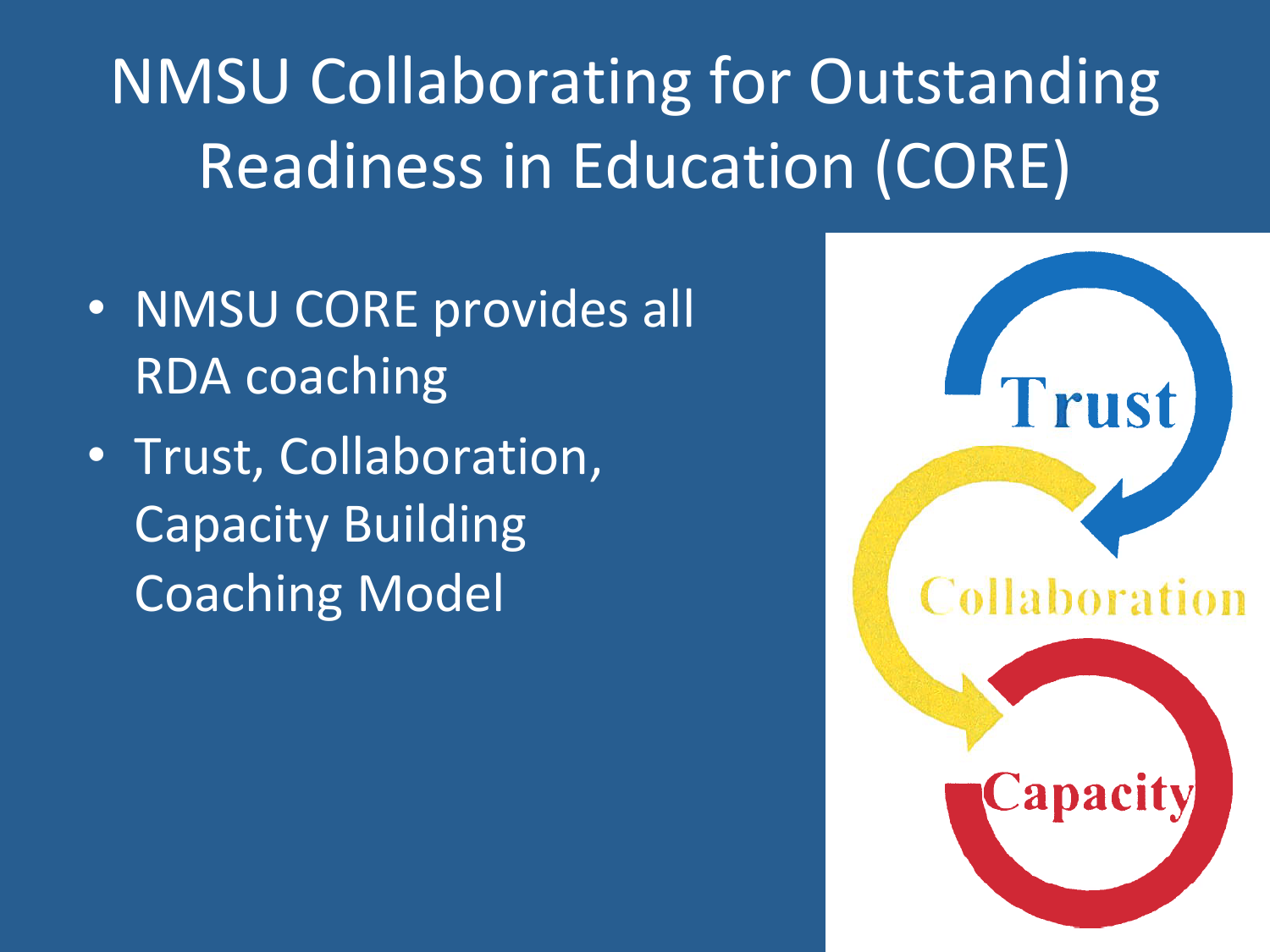## **Building Relationships for Effective Coaching**

- How do you ensure that people have the capacity to be coaches?
- What criteria are most important?
- How does your coaching model drive selection of coaches?
- How do you match coaches with the teams that they will be working with?
- On what topics do you train your coaches?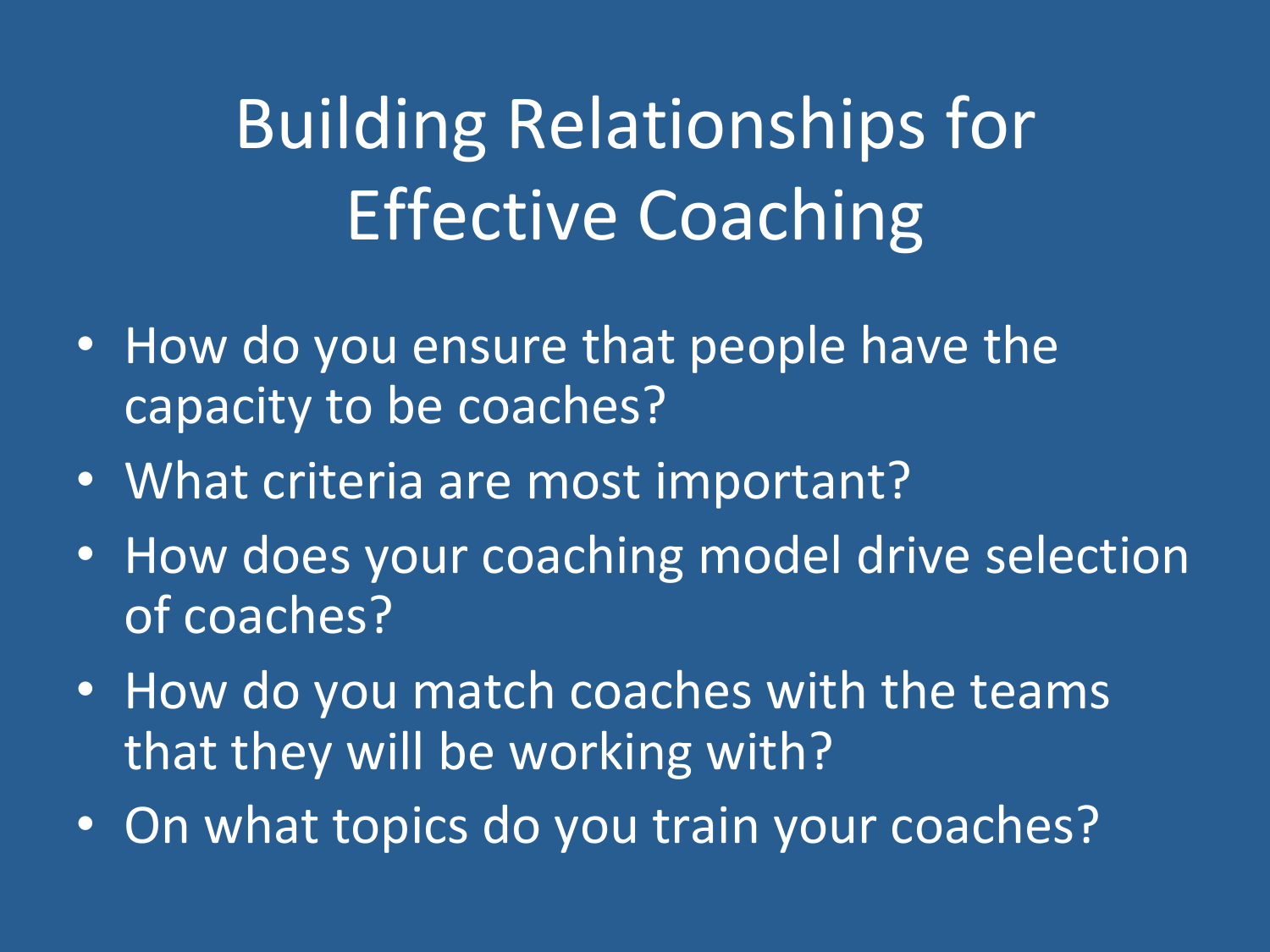How do you ensure that people have the capacity to be coaches?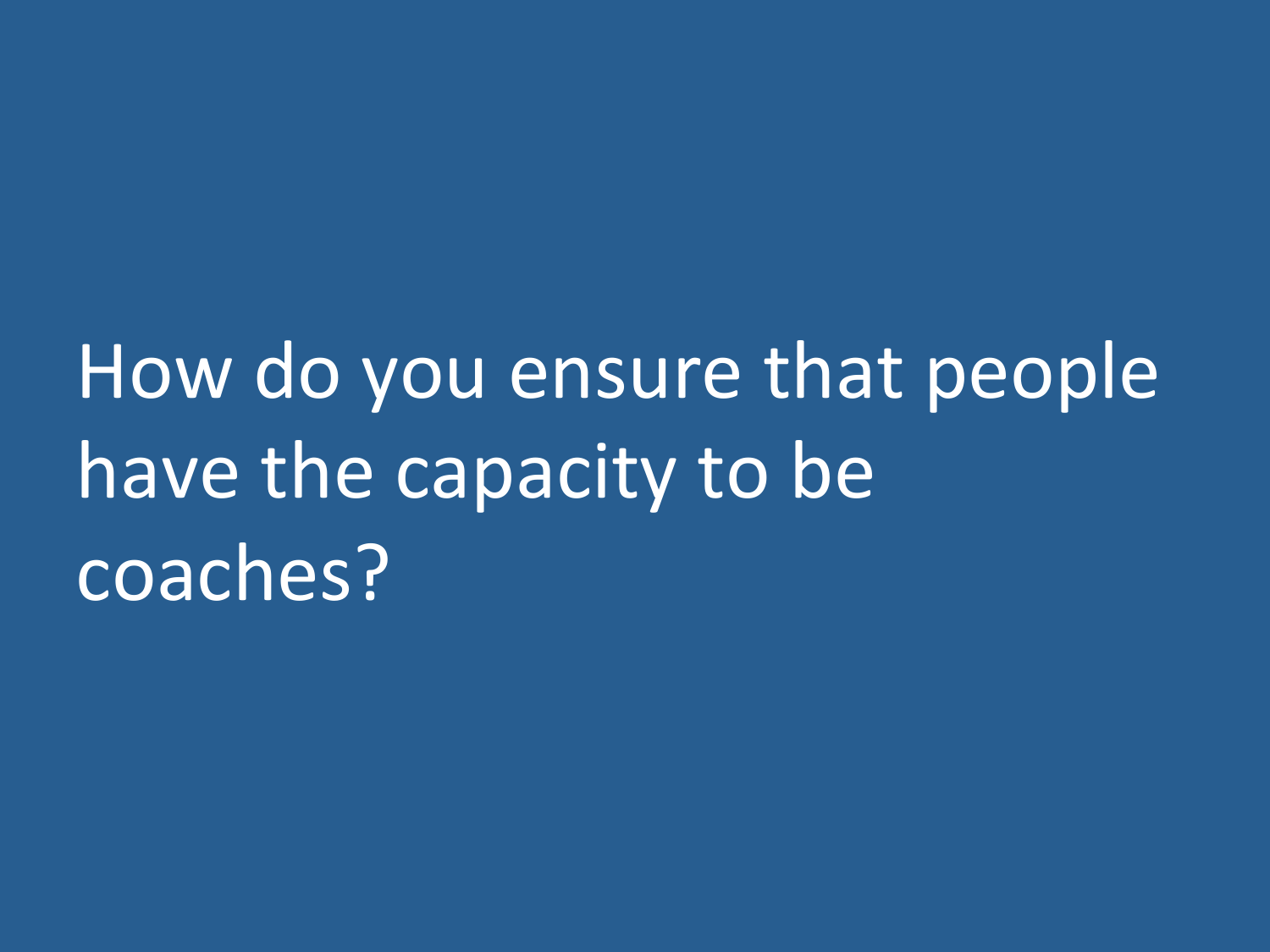What criteria are most important? (e.g, relationships; critical conversations; data based decision making; communication skills)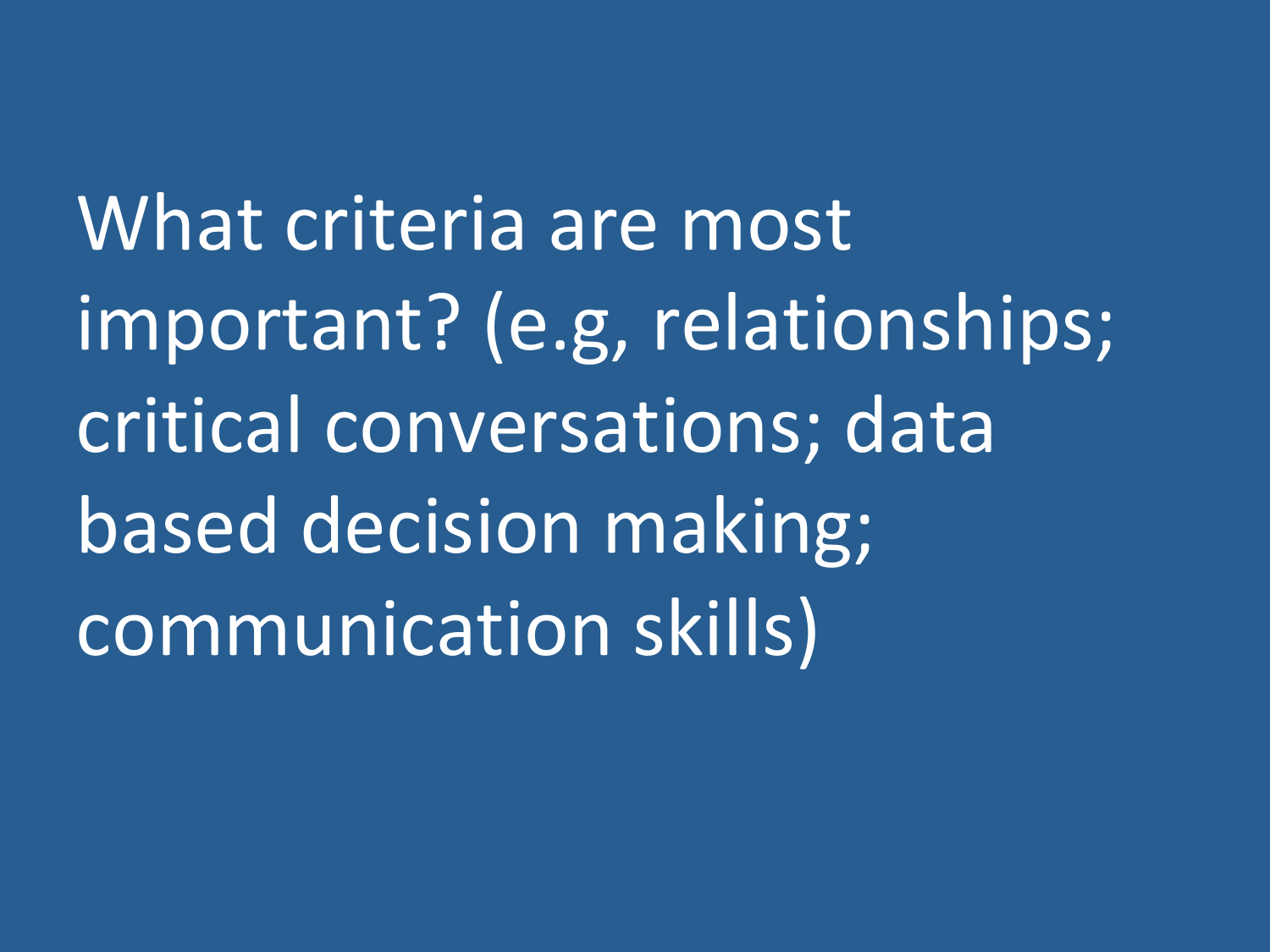How does your coaching model drive selection of coaches?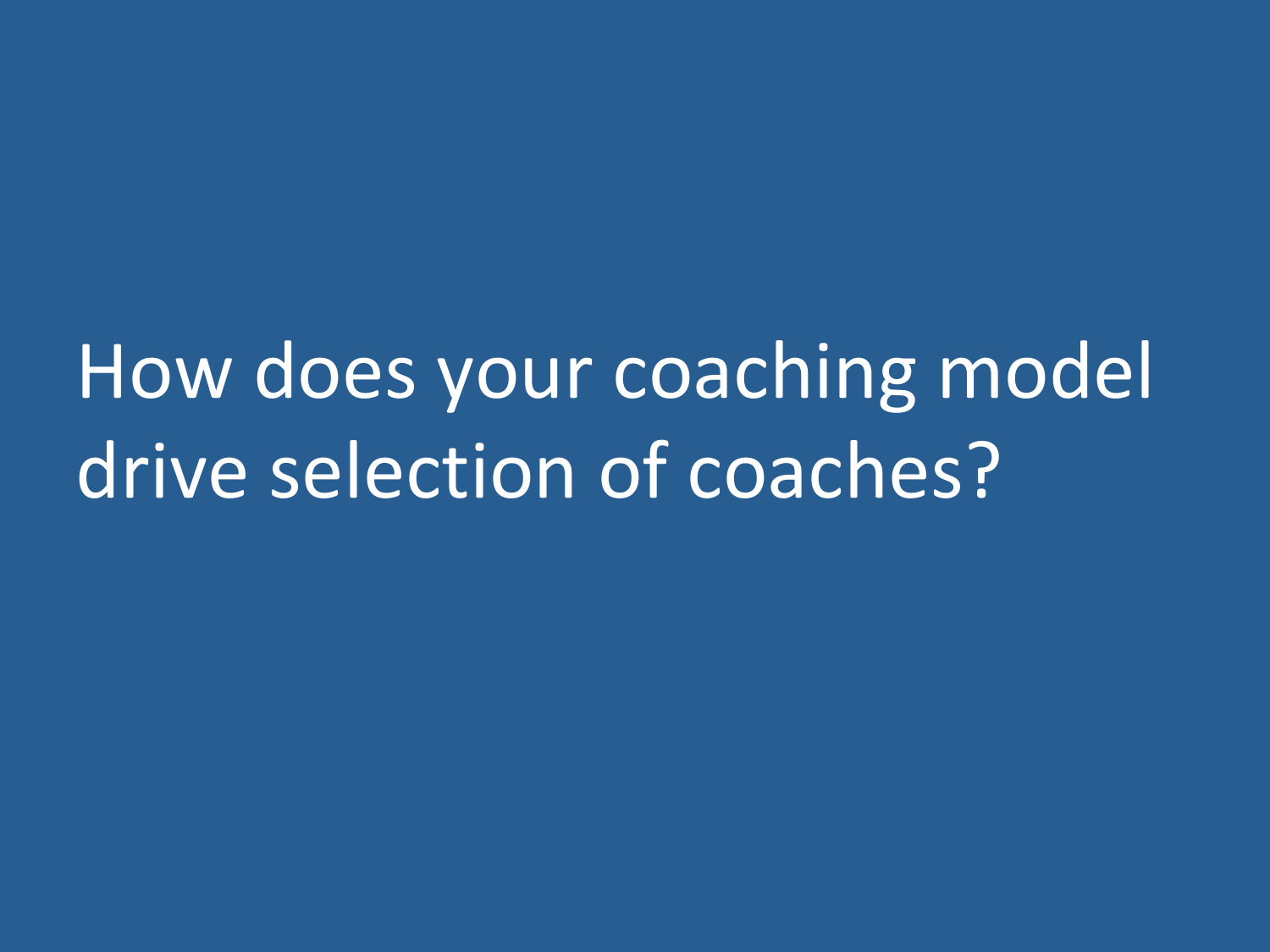How do you match coaches with the teams that they will be working with?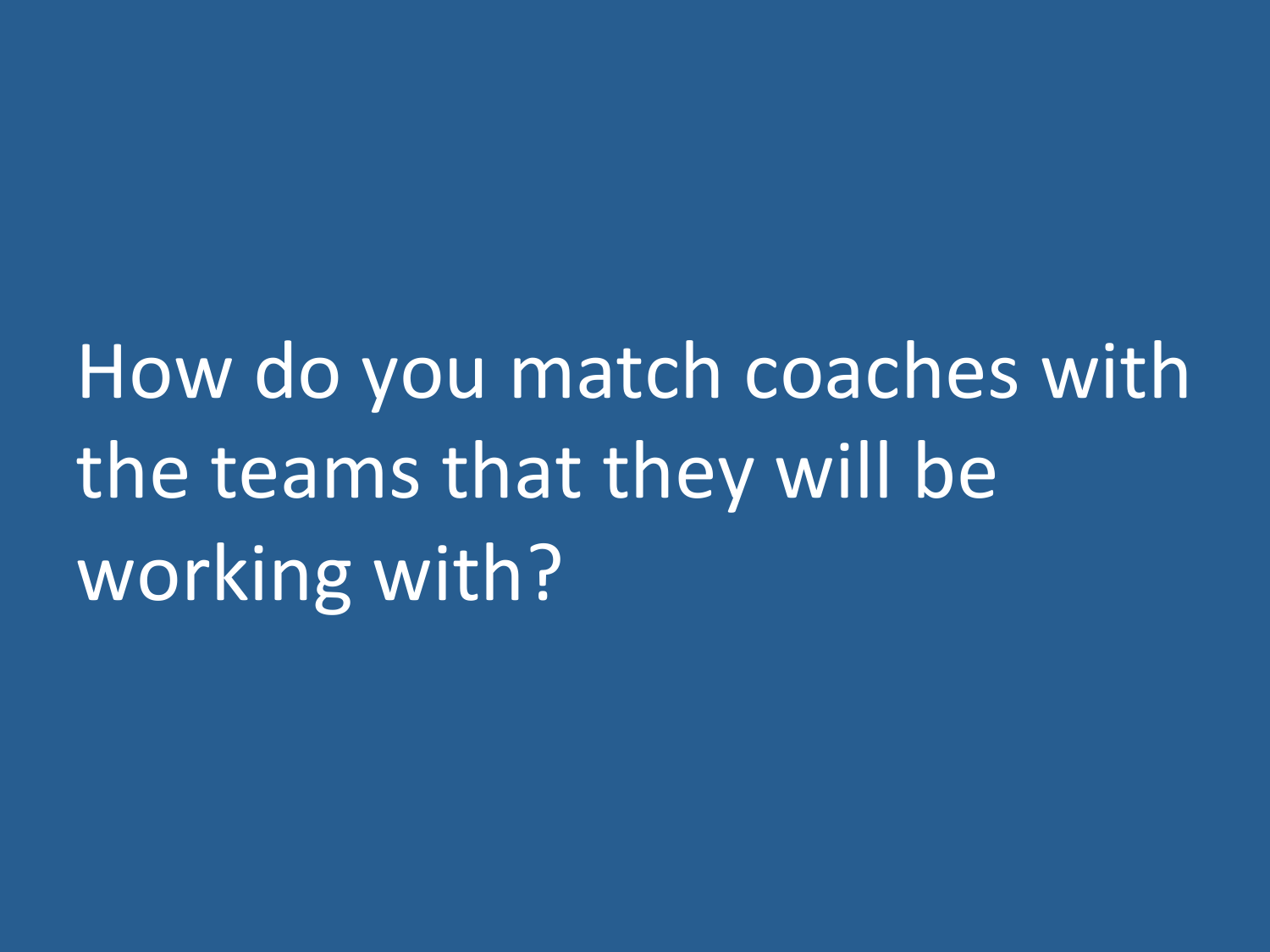# On what topics do you train your coaches?